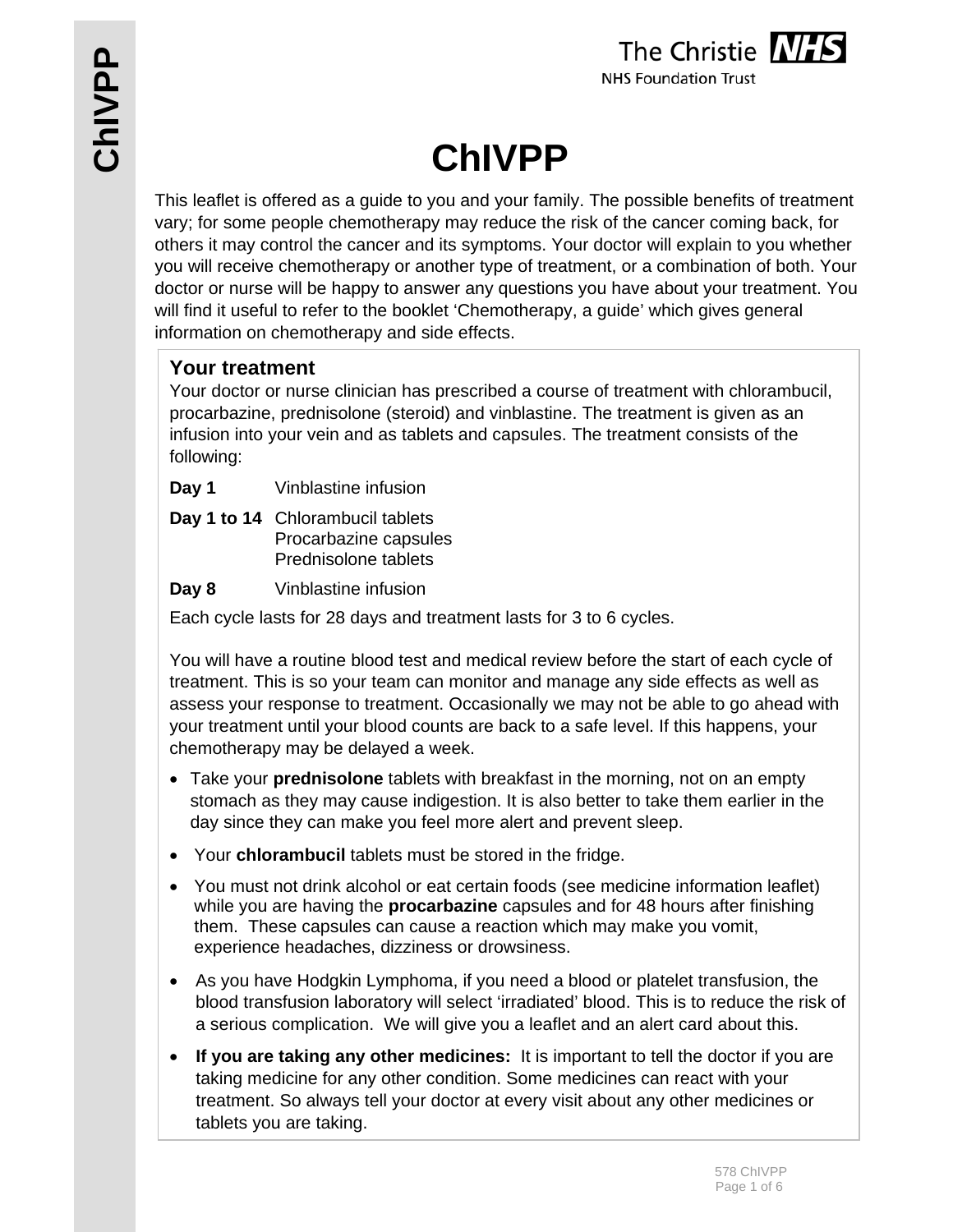This treatment can have serious or possibly life-threatening side effects. It is very important that you report side effects straight away. Don't delay, if you feel unwell, please ring The Christie Hotline on **0161 446 3658**. The lines are open 24 hours a day.

# **Possible side effects**

Chemotherapy can cause many different side effects. Some are more likely to occur than others. Everyone is different and not everyone gets all the side effects. Most side effects are usually temporary, but in some rare cases they can be life-threatening. It is important to tell your hospital doctor or nurse about any side effects so they can be monitored and, where possible, treated.

## **Common side effects (more than 1 in 10)**

#### **Anaemia (low number of red blood cells)**

While having this treatment you may become anaemic. This may make you feel tired and breathless. Let your doctor or nurse know if these symptoms are a problem. You may need a blood transfusion.

#### **Lethargy**

Some chemotherapy may make you feel tired and lacking in energy. It can be frustrating when you feel unable to cope with routine tasks. If you do feel tired, take rest and get help with household chores. If necessary, take time off work. Gentle exercise such as walking can be beneficial.

#### **Hair thinning**

Some hair loss may occur during treatment. It is advisable to avoid perms, colours, use of hot brushes and vigorous, frequent washing that could increase hair loss. Please remember that this is a temporary side effect and your hair will grow back when your treatment is completed. If you would like an appointment with the wig service, this can be arranged for you by visiting the cancer information centre, or call **0161 446 8100**. Ask the staff for a copy of 'The Wig Fitting Service.' The Maggie's centre runs a head care workshop. Contact Maggie's on **0161 641 4848** or email

**manchester@maggiescentres.org** to arrange an appointment.

## **Changes to bowel habits**

Vinblastine as well as some anti-sickness tablets can cause constipation. Try to drink plenty of fluids and eat foods high in fibre. Report this to your hospital doctor who may prescribe a suitable laxative. Ask the staff for a copy of 'Eating: Help Yourself' which has useful ideas about diet when you are having treatment.

This treatment can also cause diarrhoea – report this to your hospital doctor who may prescribe suitable medication once an infection has been ruled out. You may be asked to provide a stool sample.

## **Skin and nails**

Sometimes as a result of the chemotherapy, your skin may appear darker in colour or lightly tanned, especially around the joints. This is known as hyperpigmentation. Asian and African-Caribbean people may develop noticeable light patches on their skin. You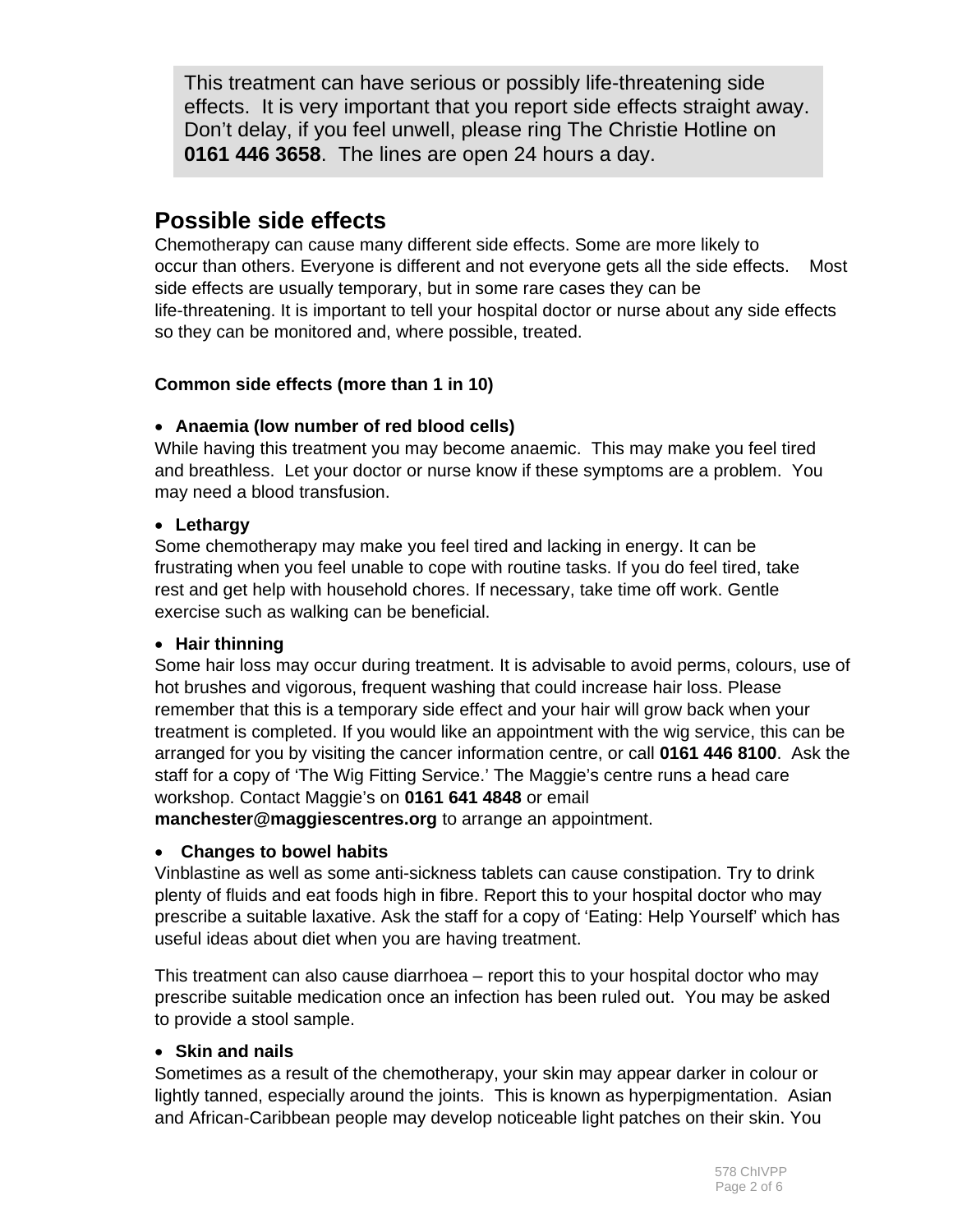may also have a mild rash with blisters. Your nails may also discolour or become brittle during treatment. The skin and nails will usually return to normal when treatment is finished.

#### **Uncommon side effects (less than 1 in 10)**

#### **Increased risk of serious infection**

You are vulnerable to infection while you are having chemotherapy. Minor infections can become life-threatening in a matter of hours if left untreated. Symptoms of infection include fever, shivering, sweats, sore throat, diarrhoea, discomfort when you pass urine, cough or breathlessness. We recommend that you use a digital thermometer so you can check your temperature. You can buy one from your local pharmacy.

#### **If you feel unwell, you have symptoms of an infection or your temperature is 37.5ºC or above, or below 36ºC contact The Christie Hotline straight away**.

#### **Bruising or bleeding**

This treatment can reduce the production of platelets which help the blood clot. Let your doctor know if you have any unexplained bruising or bleeding, such as nosebleeds, bloodspots or rashes on the skin, or bleeding gums. You may need a platelet transfusion.

#### **Nausea and vomiting**

The severity of this varies from person to person. Anti-sickness medication will be given along with your chemotherapy to prevent this. You will also be given antisickness tablets to take at home. If you continue to feel or be sick, contact your GP or The Christie, because your anti-sickness medication may need to be changed or increased.

#### **Sore mouth and altered taste**

Your mouth may become sore or dry, or you may notice small mouth ulcers during this treatment. Drinking plenty of fluids and cleaning your teeth regularly and gently with a soft toothbrush can help to reduce the risk of this happening. We can prescribe a mouthwash for you to use during treatment. You can dilute this with water if your mouth is sore. Ask your doctor or nurse for further advice. There is also general mouth care information in the chemotherapy booklet. If you continue to have a sore mouth, please contact The Christie Hotline.

Occasionally during treatment you may have a strange taste (metallic or bitter). A strongly flavoured sweet or mint will help to disguise this. Normal taste will usually return after the treatment finishes.

## **Tingling & numbness in the fingers or toes/muscle weakness**

This is common but is usually only mild and temporary. It can sometimes last for some time or become permanent. Sometimes you may also have difficulty controlling the muscles in your arms and legs or your balance. Please report these symptoms to your doctor on your next hospital visit.

#### **Mood changes**

Prednisolone tablets can affect your mood. This may result in mood swings and irritability. You may also have difficulty in sleeping. You may feel very energetic and have a good appetite when you take the tablets, and then lethargic and low in mood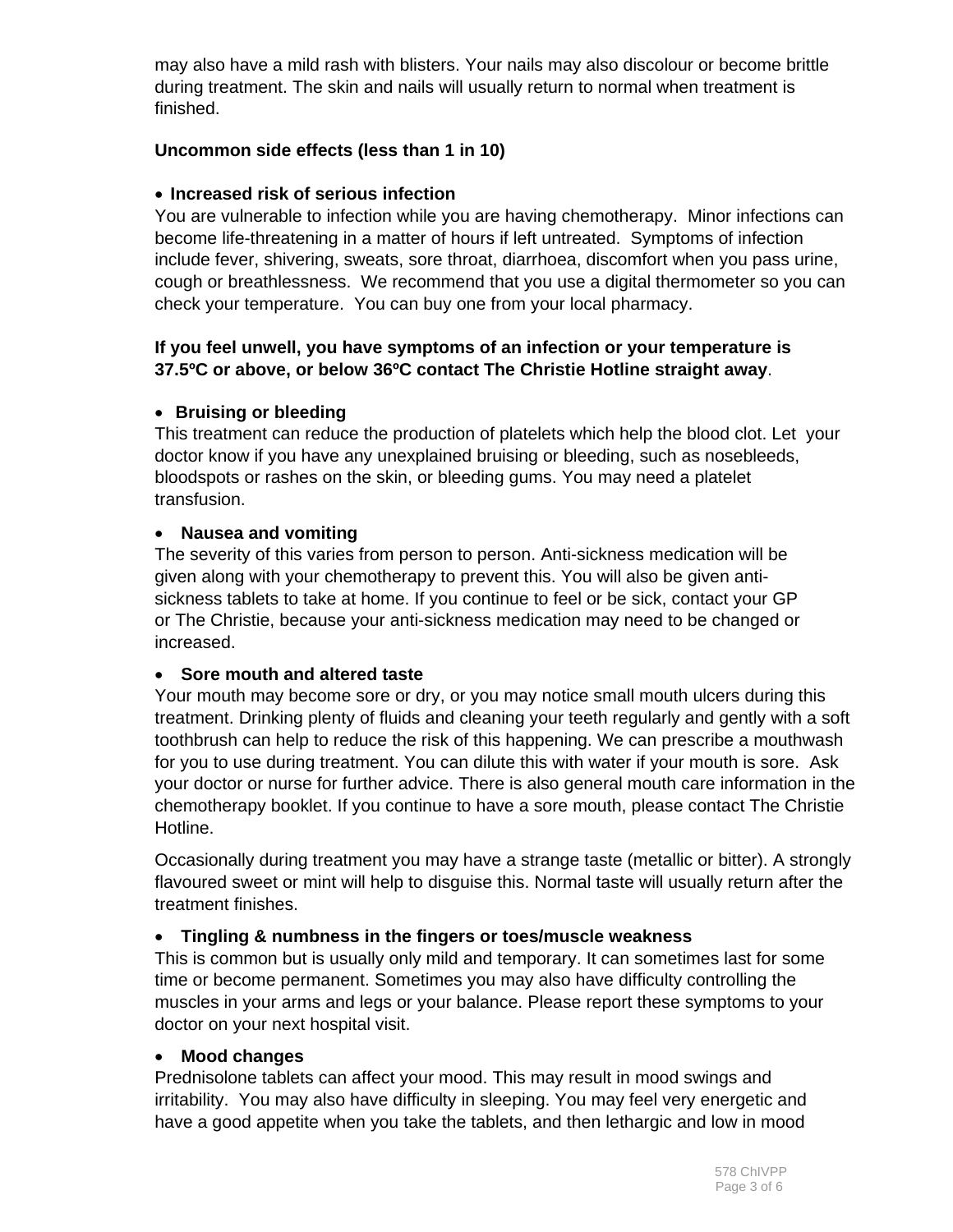when you stop. If you experience this side effect and find it hard to tolerate, you should discuss it with your doctor.

## **Blood sugar**

Prednisolone can cause your blood sugar to rise. If you are diabetic then you may need to increase the dose of any diabetic medication you take (insulin or tablets). You should discuss this with your doctor before starting the chemotherapy. Prednisolone can also induce diabetes in people not known to have this disease. This is normally reversible although you may need to take some diabetic medication while you are having chemotherapy.

#### **Muscle weakness/bone/jaw pain**

Vinblastine can cause muscle weakness, bone or jaw pain. Let your doctor or nurse know if you experience any of these symptoms.

#### **Headaches**

Please let your doctor know if you experience headaches whilst you are having this treatment. Simple painkillers can be taken to help with this symptom.

#### **Rare side effects (less than 1 in 100)**

 **Extravasation** is when chemotherapy leaks outside the vein. If you develop redness, soreness or pain at the injection site **at any time** please let us know straight away.

#### **Serious and potentially life threatening side effects**

In a small proportion of patients chemotherapy can result in very severe side effects which may rarely result in death. The team caring for you will discuss the risk of these side effects with you.

# **Sex, contraception & fertility**

**Protecting your partner and contraception:** We recommend that you or your partner use a condom during sexual intercourse while you are having the course of chemotherapy. Chemotherapy is dangerous to unborn babies and this will also protect you and your partner from any chemotherapy drugs that may be present in semen and in the vagina. If you suspect that you may be pregnant please tell your doctor immediately.

**Fertility:** This chemotherapy may affect your ability to have children. Your doctor or nurse should have discussed this with you. If not, please ask them before you start treatment.

# **Late side effects**

Some side effects may become evident only after a number of years. In reaching any decision with you about treatment, the potential benefit you receive from treatment will be weighed against the risks of serious long term side effects to the heart, lungs, kidneys and bone marrow. The doctor will discuss late effects with you and note this on your consent form.

With some drugs such as chlorambucil there is also a small but definite risk of an increased chance of developing another cancer particularly in the bone marrow.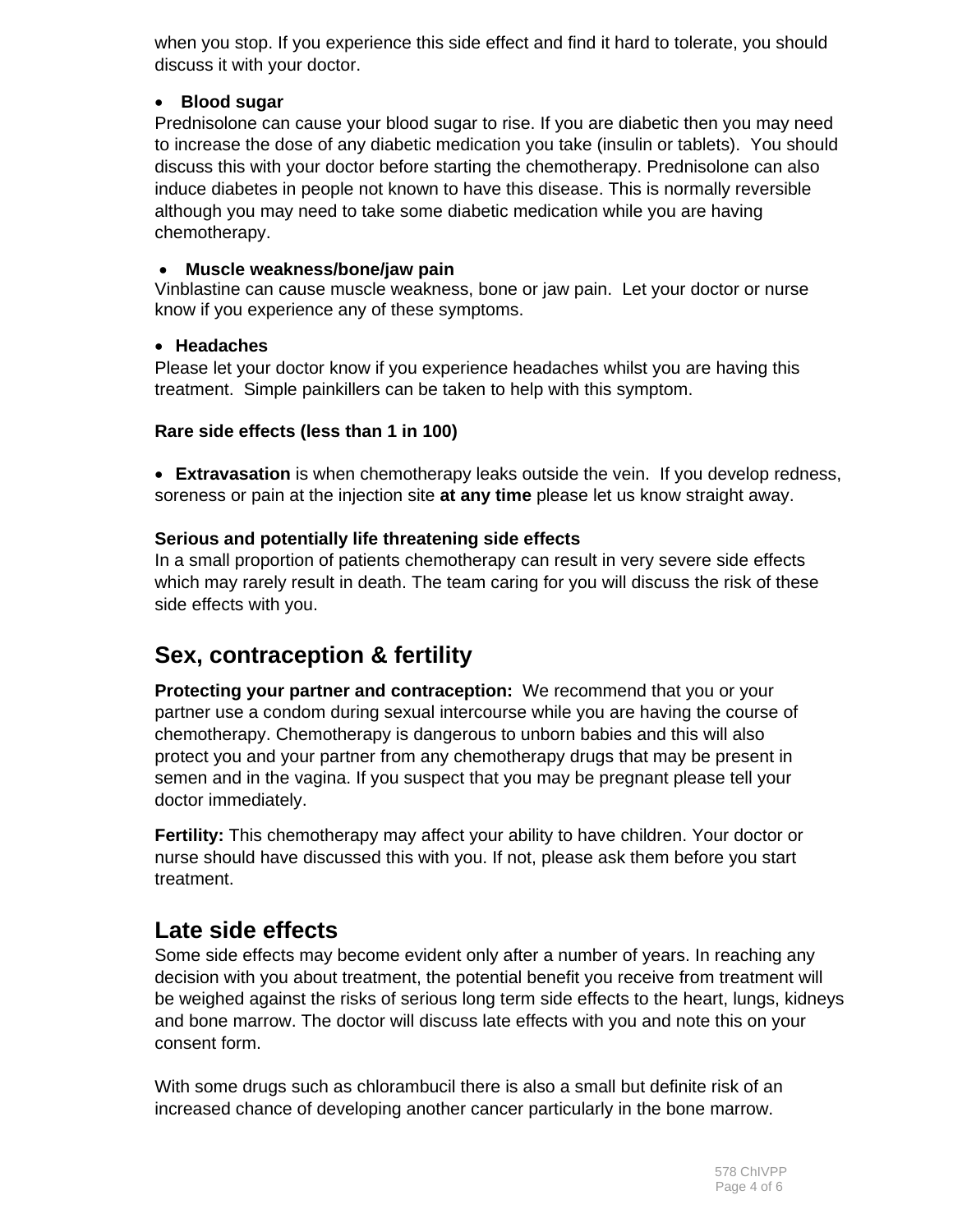# **Contacts**

If you have any general questions or concerns about your treatment, please ring the area where you are having treatment:

| • Haematology day unit                |                                                                                                    | 0161 446 3924                                                                                                           |
|---------------------------------------|----------------------------------------------------------------------------------------------------|-------------------------------------------------------------------------------------------------------------------------|
| • Lymphoma clinical nurse specialists |                                                                                                    | 0161 446 8573                                                                                                           |
| • Lymphoma secretaries                | 0161 446 3753<br>0161 446 3360<br>0161 446 3956<br>0161 446 3332<br>0161 446 3302<br>0161 446 3869 | Professor Radford/Dr Linton<br>Professor Illidge<br>Dr Smith<br><b>Professor Cowan</b><br>Dr Harris/Dr Chan<br>Dr Bloor |
| • Palatine Treatment Ward             | 0161 446 3960/3961                                                                                 |                                                                                                                         |
| General enquiries<br>$\bullet$        | 0161 446 3000                                                                                      |                                                                                                                         |
|                                       |                                                                                                    |                                                                                                                         |
|                                       |                                                                                                    |                                                                                                                         |